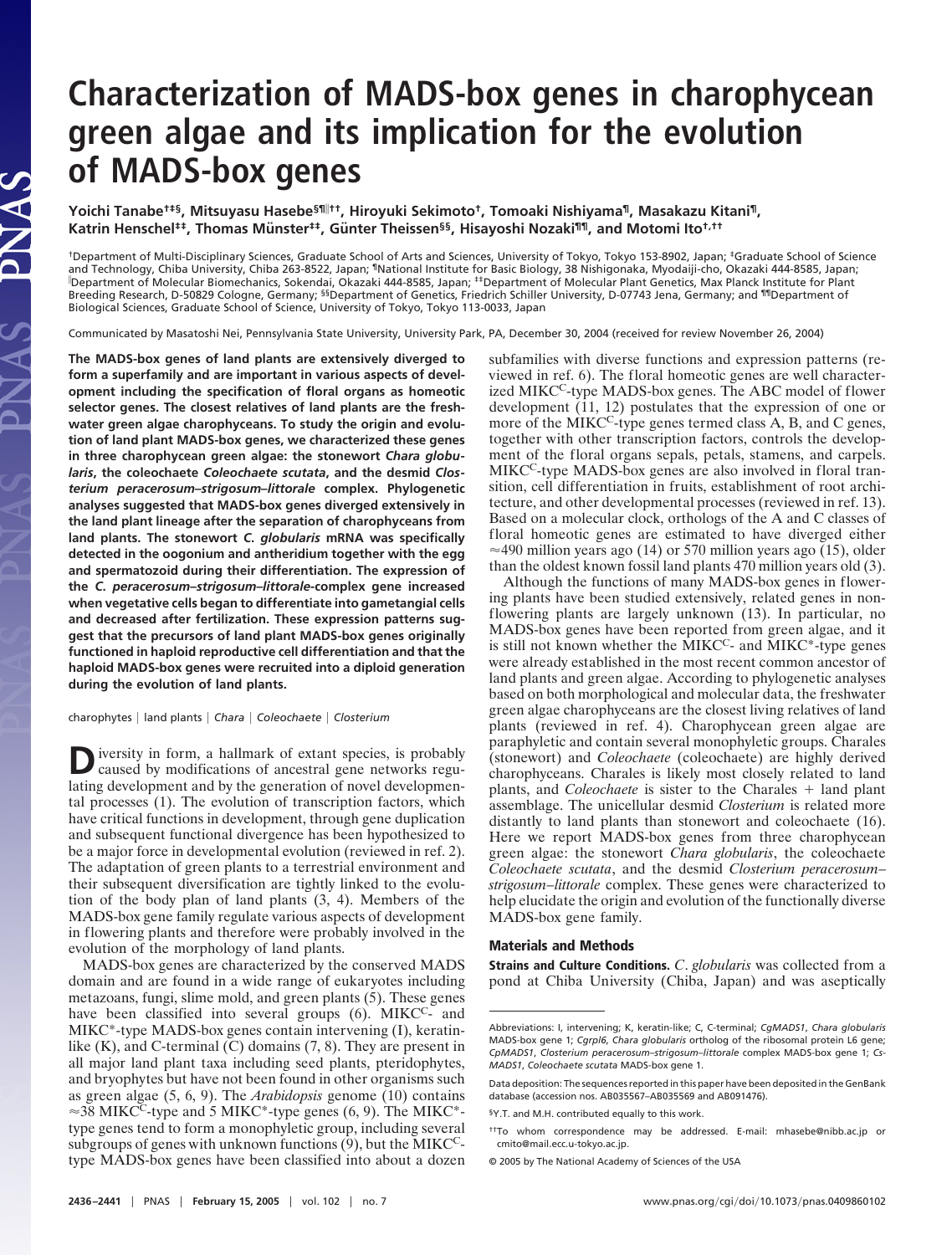cultivated in an aquarium. A strain of *C*. *scutata* (UTEX 2567) obtained from the Culture Collection of Algae at the University of Texas (Austin) was cultured in aerated nitrogen-supplemented medium (C medium; ref. 17). The heterothallic *C*. peracerosum-strigosum-littorale complex strains NIES-67 (mt<sup>+</sup>) and NIES-68  $(mt<sup>-</sup>)$  were obtained from the National Institute for Environmental Studies (Ibaraki, Japan). Clonal cultures were grown in C medium as described (18). To induce *C*. *peracerosum*–*strigosum*–*littorale* complex sexual reproduction, vegetatively grown cells of each strain were harvested in the late logarithmic phase, washed three times with nitrogen-deficient medium [MI medium (17)], and suspended separately in MI medium under continuous light. After 24 h of incubation, cells of both mating types (5.4  $\times$  10<sup>5</sup> each) were mixed in 75 ml of fresh MI medium in 300-ml Erlenmeyer flasks and incubated under continuous light.

**Isolation of MADS-Box Genes.** Total RNAs were extracted from various tissues in each species. MADS-box genes of the three charophyceans were isolated from fresh materials as described (19).  $3'$  RACE was performed by using two MADS-domainspecific nested primers, duMADS2-2 and AllMADS2 (19). The PCR conditions were one cycle at 94°C for 1 min, followed by 35 cycles of 94°C for 1 min, 52°C for 1 min, and 72°C for 1.5 min, and a final step at 72°C for 5 min. The 5' regions of the cloned genes were isolated by using the 5' RACE system (Invitrogen). Genomic DNA fragments corresponding to the three cDNAs were PCR-amplified, sequenced, and compared with the cDNAs to determine the exon–intron junctions. Because of potential PCR errors, at least two independently amplified clones were sequenced in every experiment.

## **C. globularis MADS-Box Gene RT-PCR and in Situ Expression Analyses.**

Total RNA from different tissues was treated with RNase-free DNase (Invitrogen) and used for cDNA synthesis (19). For RT-PCR analysis, the *C*. *globularis* MADS-box gene 1 (*CgMADS1*) cDNA was amplified by using the *CgMADS1* specific primers CgMF1 (5-ATGGGTCGAGCTAAGATA-GAGAT-3) and CgMR1 (5-TCTCCATTTGCATCAC-CTCTCTC-3). The *C*. *globularis* ortholog of the ribosomal protein L6 gene (*Cgrpl6*), which is constitutively expressed in all tissues, was used as a positive control. The *Cgrpl6* cDNA was amplified by using the *Cgrpl6*-specific primers Cgrp16F1 (5- AAGTTGCCTAAGTTCTACCCCG-3) and Cgrpl6R1 (5- AAGTTCATGGGGCTTCATGCCG-3). The PCR conditions consisted of one cycle at 94°C for 3 min, followed by 25 or 30 cycles of 94°C for 1 min, 52°C for 1 min, and 72°C for 1.5 min, and a final step at 72°C for 5 min. For Southern analyses of the RT-PCR products, a 382-bp *CgMADS1*-specific probe was PCRamplified by using the *CgMADS1*-specific internal primers CgMF2 (5-CAATGCCACGAGTCGCCAAGTTAC-3) and CgMR2 (5-CCGAAACCTTATTTTCCTCAAAGC-3), with the *CgMADS1* cDNA as a template. The Cgrpl6F2 (5- ACGATGTGCCCAAGCCACGTC-3) and Cgrpl6R2 (5- TTTCTCGATCACTGGAAGTAGC-3) primers were used to produce a 419-bp *Cgrpl6*-specific probe. The amplified *Cg-MADS1* and *Cgrp16* fragments were isolated and labeled with [ 32P]dCTP (Amersham Pharmacia Biosciences) by using the random primer DNA-labeling kit (version 2.0; Takara Bio, Otsu, Japan). Hybridization and washing were performed at 65°C (20). *In situ* hybridization was performed as described (19) by using a *CgMADS1*-specific RNA probe. A *CgMADS1*-specific DNA fragment for an RNA probe was PCR-amplified by using the CgMF3 (5-ATCCTTGATCGGTATCATAGTTGT-3) and CgMR3 (5-GTACAAAGGCAGGAGTTCAATCC-3) primers. All sections were  $8 \mu m$  thick.

**Quantitative RT-PCR of C. peracerosum–strigosum–littorale Complex MADS-Box Gene.** Real-time PCR analysis was performed by using the ABI PRISM 7000 (Applied Biosystems) according to manufacturer instructions. The TaqMan probes [5-FAM-TATCACTCCGATCTCCACGTCGCACA-TAMRA-3' and 5-FAM-ATCACGGGCCCTTGTTCCGCTG-TAMRA-3 (FAM is 6-carboxyfluorescein, and TAMRA is tetramethylrhodamine)] and two sets of primers (5-AGCCTGTTGGTCA-GCCTTCA-3'/5'-TCCGACGCAAGCTAAGCAT-3' and 5'-TGGAGCTGTCGAGGCTTCA-3'/5'-CAGGCCCTC-GAATGATTCTG-3) were designed based on sequences in the MADS and K domains of the *C*. *peracerosum*–*strigosum*–*littorale* complex MADS-box gene (*CpMADS1*), respectively. Total RNA was extracted from conditioned cells that had been cultured in the C medium from each mating type. Conditioned cells were collected for total RNA extraction at 2, 4, 8, 12, and 72 h after the mating reaction began. After cDNA synthesis using random hexamers, PCR was performed with a treatment of 95°C for 10 min, followed by 40 cycles of 95°C for 15 sec and 60°C for 1 min. The signals were detected as fluorescent light generated by the dissociation of fluorescent chemicals from the TaqMan probes. In cycles in which all signals were amplified exponentially, the signals were converted into numeric values and divided by the values for the *C*. *littorale* 18S ribosomal RNA gene (GenBank accession no. AF115438) in each sample to normalize the signals.

Phylogenetic Analyses. MIKC<sup>C</sup>- and MIKC<sup>\*</sup>-type MADS-box genes were collected from DNA databases by using the program BLASTX (21) and aligned by using MAFFT 4.21 (22). All of the alignment gaps were eliminated, and unambiguously aligned regions containing 90 amino acids were selected for the phylogenetic analysis. Maximum likelihood distances were calculated by using the program PROTML (23) with the conditions of the JTT model (24), and a neighbor-joining tree was generated by using the program NJDIST (23). Bootstrap data sets were prepared with SEQBOOT in PHYLIP 3.61 (23). The neighbor-joining tree was calculated for each set and the obtained trees were subject to CONSENSE to calculate the bootstrap probability of each branch.

## **Results**

**Exon–Intron Structures and Phylogeny of Three Charophycean MADS-Box Genes.** We isolated one MADS-box cDNA from each of the three charophyceans, *C*. *globularis* (*CgMADS1*), *C*. *scutata* (*CsMADS1*), and *C*. *peracerosum*–*strigosum*–*littorale* complex (*CpMADS1*), from the reproductive apical part of the thallus with the oogonia and antheridia, the flat thallus with zoospores, and the cells 2 h after mixing in nitrogen-deficient medium, respectively. No other MADS-box genes were isolated, despite attempts with total RNAs extracted from other tissues, various PCR conditions, and six other degenerate primers. Under highstringency genomic Southern hybridization conditions at 65 and 60°C for hybridization and washing with the Church buffer (20), the only bands detected were those of *CgMADS1* or *CpMADS1* (data not shown). Insufficient amounts of genomic DNA for Southern hybridization were obtained from *C*. *scutata*. Genomic Southern hybridization experiments using a probe containing both MADS and K domains at 50°C were unsuccessful because of high background noises (data not shown).

The exon–intron structure of each MIKC<sup>C</sup>- and MIKC<sup>\*</sup>-type MADS-box gene group is well conserved (8). The homology of exons and introns of three charophycean MADS-box genes to other MIKC<sup>C</sup>- and MIKC<sup>\*</sup>-type MADS-box genes was inferred based on a multiple alignment of deduced amino acid sequences. The MADS, I, K, and C domains are present in all three charophycean MADS-box genes (Fig. 1). The putative homologous exons and introns are shown in Fig. 2. The exon–intron structures of the MADS, I, K, and C domains of the coleochaete *CsMADS1* gene are mostly identical to those of most land plant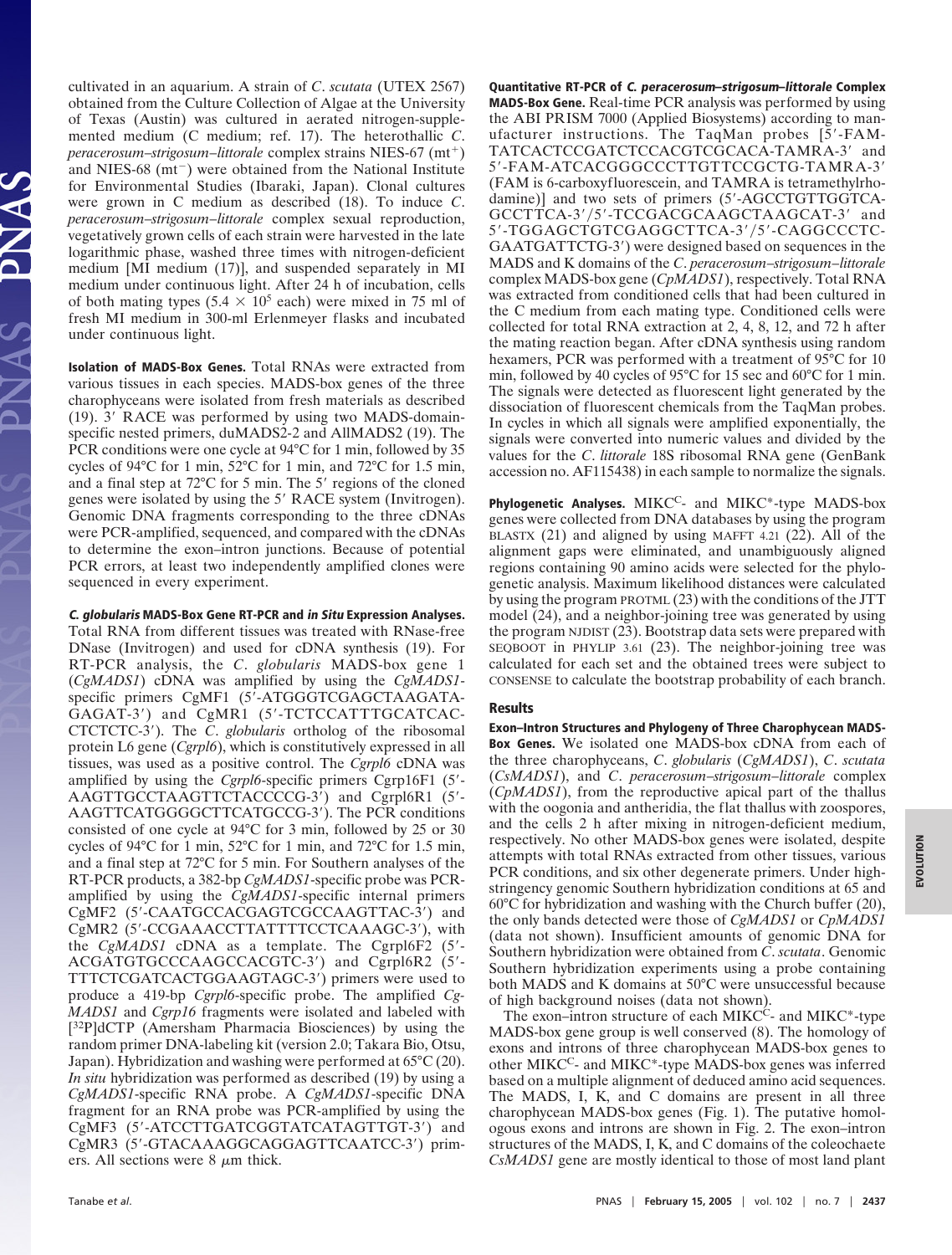|                             |         | <b>MADS</b> domain                                                                                            | I domain                                                                                      |
|-----------------------------|---------|---------------------------------------------------------------------------------------------------------------|-----------------------------------------------------------------------------------------------|
|                             | PpMADS3 | MGRVKLEIKKIENPTNRQVTFSKRRNGLIKKAYELSVLCDIDLALIMFSPSGKLTOYCN-C--SIEEVIARFANLPMH-ERNKSFEDMLARFSNNHMHHDRSKYNRKVE |                                                                                               |
| MIKC*                       |         | At1q22130 MGRVKLEIKRIENTTNRQVTFSKRRNGLIKKAYELSILCDIDIALIMFSPSDRLSLFSGKT--RIEDVFSRFINLPKQ-ERES-                | -ALYFPDONRRPDION                                                                              |
|                             | TAP1    | MGRGRVQLKRIENKINRQVTFSKRRAGLLKKAHEISVLCDAEVALVVFSHKGKLFEYSTDS--CMEKILERYERYSYA---ER-                          |                                                                                               |
| <b>MIKCC</b>                | PpMADS1 | MGRGKIEIKKIENTTSROVTFSKRRGGLLKKAHELAVLCDAEVALVIFSSTGKHFEFASSG--SMRDIIERYRKSSDGAVKRG                           |                                                                                               |
|                             | $-PI$   | MGRGKIEIKRIENANNRVVTFSKRRNGLVKKAKEITVLCDAKVALIIFASNGKMIDYCC-PSMDLGAMLDQYQKLSGK-KLWD-                          |                                                                                               |
|                             | CGMADS1 | MGRAKIEIKRIDNATSRQVTFSKRRNGLLKKAYELSVLCDADIAVIMFSPTGKLFEYAN-S--SMKEILDRYHSCPPE-OREK-                          |                                                                                               |
| charophyceans               | CsMADS1 | MGRGKIEIRRIENATSROVTFSKRRNGLLKKAYELSVLCDVDIAVIVFSPTGKLFOYAS-S--SMKEILERYEOVPPE-OKEK-                          |                                                                                               |
|                             | _CpMADS | MGRGKIEIRKIDNATTRQVTFSKRRNGLLKKAYELAVLCDVEIGVIIFSATGKLFQYAS-T--NMDSIVERYRRLALE-TGKD-                          | - PRPPWOOONPPOSTO                                                                             |
|                             |         |                                                                                                               |                                                                                               |
|                             |         |                                                                                                               | <b>K</b> domain                                                                               |
| NLEOLORALKKLAEEHGLAASODHLS- |         | $-$ -GSK-STYE-                                                                                                | --IE-LLOOELKKAOOEKE--LVOORA-RLYL-----ADEOLLOGVTSVPOLANMESELEOALERVRARKNYVSSAYONVIOROOHEFLGNSL |

| -IE-LLOOELKKAQQEKE--LVQQRA-RLYL-<br>-GSK-STYE-<br>NLEOLORALKKLAEEHGLAASODHLS-<br>-ADEOLLOGVTSVPOLANMESELEOALERVRARKNYVSSAYONVIOROOHEFLGNSLO |
|---------------------------------------------------------------------------------------------------------------------------------------------|
|                                                                                                                                             |
| -PD--PIRF-TTMEEYEVSEKOLLDTLTHVVORRD-<br>ELE HEVCRLOOOLO -- MAEEEL-RRYE-<br>KECLLRILQOLKTENDIALQVTNPAAINSDVE<br>-HLMSN<br><b>HLSSYE</b>      |
| -OLMYE-<br><b>OLIAPESDVN</b><br>TNWSMEYNRLKAKIE--LLERNO-RHYL--<br>-GE--DLQA-MSPKELQNLEQQLDTALKHIRTRKN                                       |
|                                                                                                                                             |
| -GE--DLSA-LKVSDLLELEQQLDQGASRVRARKN<br>LLGREVIKLKOOVE--RLESSO-RHML--<br>-OLILE-<br>-TNTD-                                                   |
| <b>AKHE</b><br>NLSNEIDRIKKEND--SLOLEL-RHLK--<br>-GE--DIOS-LNLKNLMAVEHAIEHGLDKVRDHOM<br>EILIS-                                               |
|                                                                                                                                             |
| $-RK---FDN$<br>-TD-YLSKEAKRLRHEVE--LAKOEN-RHLS-<br>-GE--DLNA-VOMPELDGLELKLEDALRKIRFRKR<br><b>EVMOM</b>                                      |
| -GE--DLDR-LGVYELEOLEOKLSNSMRRIRGRKD-<br>-MD-YLNREVAKLRNEVE--HKYHEA-ROLE-<br><b>ELMKA</b><br>$-GSOR---LDN$                                   |
|                                                                                                                                             |
| LGAQHGQHNKHGKEKPGQLQARTQQQRQQEQQEGEAKDTLHGVL-TLK KAAEPQPLDLELSRLQAEQSRALVPLDTSAE--SFEG-LGLEEMRQLEKQLEASLSRLRERKE<br>ELFNR-                  |
|                                                                                                                                             |

## C domain

| <b>MMALROOO</b> | SOOAOOOOAGMTPSOVPYMHWTMOOERPEPTPODFMD-<br>SKRIOLLHSG-<br>-MHRSTESOEVTVNO--IO-                                                                 |
|-----------------|-----------------------------------------------------------------------------------------------------------------------------------------------|
| ASTMO-          | -AYSSSALFASMOO<br>-PNIGGPFVNDVVEGWLPENGTNQTHLFDASAHSNQLRELSSAMYEPLLQGSSSSSNQNN-MSECHVTNHNGEMFPEWAQ                                            |
| INELQKKE        | ILRAOOEOWDOONOGHNMPPPLPPOO-<br>-HOIOHPYMLSHOPSPFLN-<br>-KAIOEO--NSMLSKO---IKEREK-                                                             |
| <b>IEDLRRKE</b> | -HELMIA--NEALRKK---IADAEG·<br>-AAEAAARANFPDARLESPKPFASDFSRDMSVSSQLAASV<br>-YPHPNLLQAQRSQTSLQ-                                                 |
| $---RRN$        | -KMMAEE--QRQLTFQ---LQQQEM<br>SNARGMMMRDHDGOFGYR-<br>-AIA                                                                                      |
| <b>IDRLQQK</b>  | -WTSSPO---FLLAWRSCHPAVVOI<br>-IIFCSHPAFVPKFILO*                                                                                               |
|                 | LEGLRKOVADMETALVGAASFDGRPLSGS - - SNYLLOS - - - IPGIRT-<br>-MPPSSLGGMNPASTSLOLGSDRLFGNRGVELHDRSASDESPVMTNRMSVDFAOAPRDMSGVDLSGSPVPPWKSOAAAAAO- |
| <b>ISELKSRI</b> | EGRSKA                                                                                                                                        |

| QHEGVGPSIEEMMPAQQSDIPGVTAETQVDHEVSDYETKVPQLSSQ*-------             |
|--------------------------------------------------------------------|
| -MGGLYQEDDPMAMRNDLELTLEPVYNCNLGCFAA*------------                   |
| WLSEQQIPSTEEGCAGESSLKWDHPHFHIQNRLHANISPSVRTYKLHVDR*<br>$-LG$       |
| -VOPIOPNLOEKIMSLVID*-                                              |
|                                                                    |
| -OEWKNOASSPTDWKVTNTEHLDSWPKAPAPTPEWKSTSVOPEWKNOSSPSSEWKPLDWMYHGPOD |
|                                                                    |

**Fig. 1.** Alignment of the deduced amino acid sequences of *CgMADS1* from stonewort, *CsMADS1* from coleochaete, *CpMADS1* from desmid, and the representative land plant MIKCC- and MIKC\*-type proteins *PpMADS1* and *PpMADS3* from the moss *Physcomitrella patens* and APETALA1 (AP1) and PISTILLATA (PI) from *Arabidopsis thaliana*. The underlined amino acids were used in the phylogenetic analysis shown in Fig. 3. The MADS, I, K, and C domains are marked. Brackets below the sequences indicate the positions of introns that are located between codons. Plus signs indicate the positions of introns that are located within codons.

MIKCC-type genes, whereas the stonewort *CgMADS1* and desmid *CpMADS1* genes have an additional intron in the I and MADS domains, respectively. The first, second, third, and fourth through sixth exons of *CgMADS1*, the first, second, and third through fifth exons of *CsMADS1*, and the first and second, third, and fourth through sixth exons of *CpMADS1* correspond to the regions encoding the MADS, I, and K domains of other MIKCCtype genes, respectively. The C domain of *CgMADS1* and *CpMADS1*, composed of a single exon, is shorter than those of  $CsMADS1$  and other typical MIKC<sup>C</sup>-type genes.

We aligned the MADS, I, and K domains of the three charophycean genes and other representative MIKCC- and MIKC\*-type genes and generated neighbor-joining trees (Fig. 3). Phylogenetic relationships among the land plant MIKCC- and  $MIKC^*$ -type genes and the green algae  $MIKC^C$ -type genes were not solved with high bootstrap value.

**Expression Patterns of Stonewort and Desmid MADS-Box Genes.** To aid in determining the functions of charophycean MADS-box genes, the expression patterns of *CgMADS1* and *CpMADS1* were examined. Because of the difficulty of examining the complete life cycle of the coleochaete, *CsMADS1* was excluded from this analysis. The stonewort has multicellular gametophytes consisting of leaf- and stem-like organs, and the lower portion of the plant body is anchored to the ground with a root-like organ, the rhizoid. During the reproductive phase, egg cells and spermatozoid are formed in the oogonium and antheridium, respectively, both of which are multicellular reproductive organs. The fertilized egg, covered with oogonium tissue, falls from the gametophyte, and meiosis takes place after a period of dormancy, implying that only the zygote is diploid and that there is no sporophytic generation.

The expression of the stonewort gene *CgMADS1* in vegetative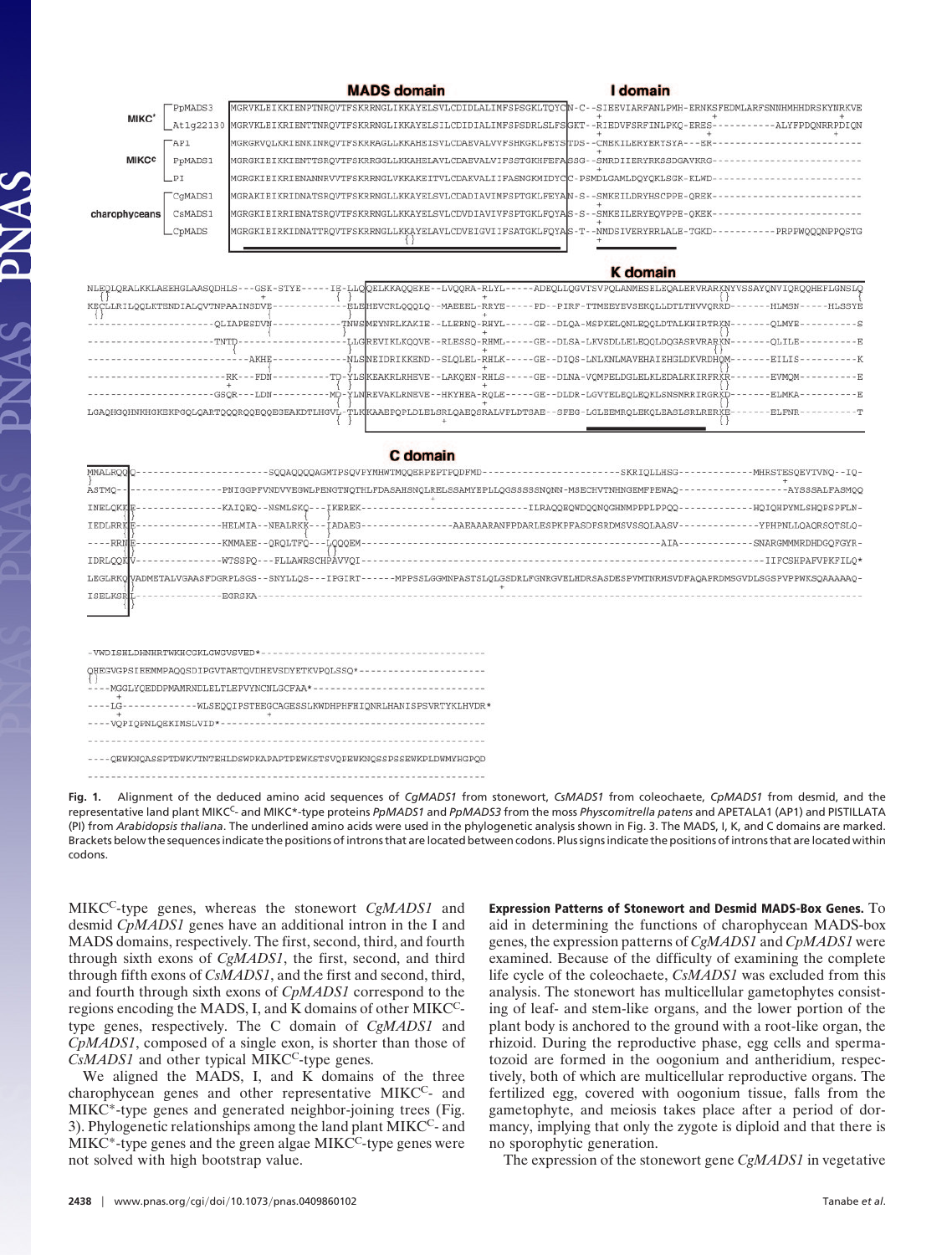

**Fig. 2.** The exon–intron structures of the charophycean MADS-box genes *CgMADS1*, *CsMADS1*, and *CpMADS1*. *PPM1* and *PPM3* from the moss *P*. *patens* represent land plant MIKC<sup>C</sup>- and MIKC<sup>\*</sup>-type MADS-box genes, respectively. Putatively homologous exon–intron borders are connected by vertical lines. Exons corresponding to the MADS, I, K, and C domains are indicated.

and reproductive organs was examined by RT-PCR (Fig. 4*A*) and *in situ* hybridization (Fig. 4 *B*–*D*). *CgMADS1* cDNAs were detected by RT-PCR in tissues containing oogonia and antheridia, whereas no transcripts were detected in gametophytic tissues other than these reproductive organs (Fig. 4*A*). To examine the expression in the only diploid cells of the life cycle, the zygotes were collected during the period of dormancy preceding meiosis. Again, no *CgMADS1* transcripts were detected. The expression patterns were examined in detail by *in situ* hybridization of the reproductive organs (Fig. 4 *B*–*D*). *CgMADS1* expression was detected in both oogonia and antheridia on the node of the stem-like branched filaments. *CgMADS1* signals were detected in oogonium and antheridium tissues during their development (Fig. 4*B*). Expression was detected in the egg cell and more weakly in the tube cells surrounding the egg cell (Fig. 4*C*). In the antheridium, *CgMADS1* mRNA was detected in the filaments that give rise to spermatozoid and very weakly in shield cells, which form the outermost layer of the antheridium (Fig. 4*D*).

*C*. *peracerosum*–*strigosum*–*littorale* complex is a unicellular, heterothallic green alga. When the vegetative cells of two different mating types  $(mt<sup>-</sup>$  and  $mt<sup>+</sup>)$  are cocultured in nitrogen-deficient medium, the cells divide and differentiate into two gametangial cells (25). Gametangial cells of opposite mating types form a pair and release their gametes, which conjugate to form a zygote. The temporal expression pattern of the desmid *CpMADS1* gene was quantified by using realtime PCR (Fig. 5). Two sets of primers that hybridize in the MADS or K domain of *CpMADS1* were used. *CpMADS1* expression gradually increased after cocultivation in nitrogendeficient medium was begun, with the highest expression at 4 h after the beginning of cocultivation, at which point the vegetative cells were communicating with the opposite mating-type cells and beginning to differentiate into gametangial cells (25). *CpMADS1* expression decreased at  $\approx 8$  h after the onset of cocultivation, when most of the cells had begun to differentiate into gametangial cells but before fertilization (25). Expression analysis by *in situ* hybridization was not successful.



**Fig. 3.** A neighbor-joining tree showing the relationships among the three charophycean MADS-box genes and other MIKC<sup>C</sup>- and MIKC\*-type MADS-box genes from land plants using 90 amino acids as sequence data. This tree is unrooted. The taxa from which the genes were isolated are shown beside the protein names. Open circles, angiosperms; filled circles, gymnosperms; open triangles, pteridophytes; open squares, mosses. Charophycean genes are indicated by an arrow. Bootstrap values exceeding 50% are indicated on the branches. Subfamilies and types of MIKCC-type MADS-box genes are labeled by brackets to the right. (Scale bar, 0.1 amino acid substitution per residue.)

#### **Discussion**

**Evolution of MIKCC- and MIKC\*-Type Genes.** Both MIKCC- and MIKC\*-type genes have been characterized from seed plants, pteridophytes, and mosses, indicating that the two types diverged before the divergence of mosses and other land plant lineages. The characteristics of the MIKC<sup>C</sup>-type genes of the three charophycean green algae indicate that the common ancestor of the three charophyceans and land plants contained MIKCC-type genes. If no other MADS-box genes including both MIKCC- and MIKC\*-type genes exist in the charophycean genomes, the  $MIKC<sup>C</sup>$ -type genes are likely ancestral to the  $MIKC<sup>*</sup>$ -type genes. No MIKC<sup>C</sup>- and MIKC<sup>\*</sup>-type MADS-box genes could be identified in the entire nuclear genomes of the green algae *Chlamydomonas reinhardtii* (http://genome.jgi-psf.org/chlre2) and the red algae *Cyanidioschyzon merolae* (http://merolae.biol.s.utokyo.ac.jp), although each genome contains a single MADS-box gene lacking the I, K, and C domains (entry numbers C-1930010 and 4202, respectively). This finding suggests that the MIKCCand MIKC\*-type MADS-box genes evolved in the charophycean–land plant lineage after its divergence from the *Chlamydomonas* lineage.

The MIKC<sup>C</sup>-type genes have been classified into more than seven groups (13) that diverged before the divergence of angiosperms and gymnosperms. However, one monophyletic group of MIKCC-type genes has been identified in mosses, one group from lycopods, and three monophyletic groups from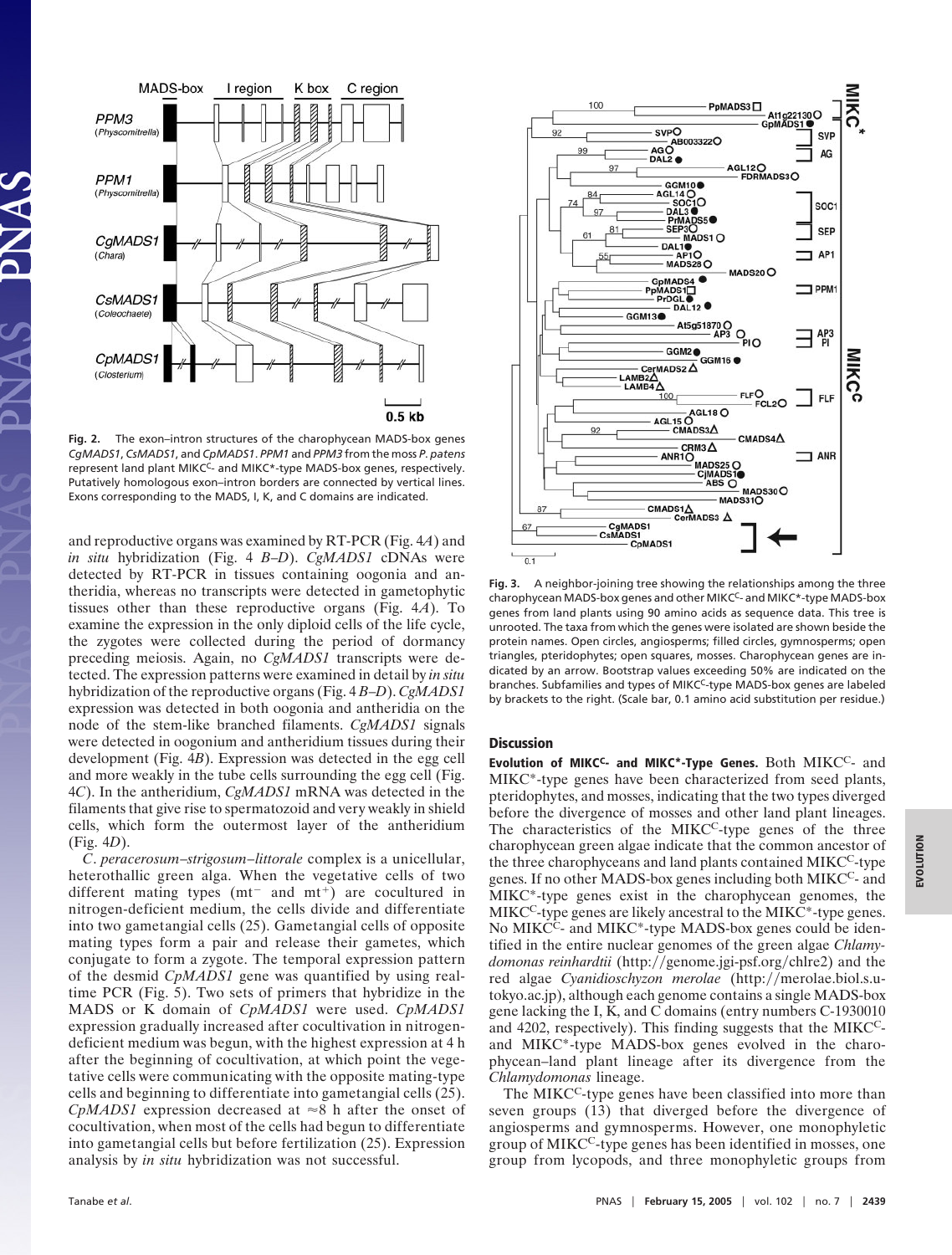

**Fig. 4.** Expression patterns of the stonewort *C*. *globularis CgMADS1* gene. (*A*) Southern blot analysis of*CgMADS1*RT-PCR products. Complementary DNA was synthesized from RNA isolated from rhizoids (RHI), the vegetative apical part of the thallus not including the oogonia and antheridia (VAP), the reproductive apical part of the thallus with the oogonia and antheridia (RAP), the oogonia and antheridia containing mature eggs and spermatozoids (OAA), and a zygote in the dormant period (ZYG). The stonewort L6 gene *Cgrpl6*, which encodes a ribosomal protein, was used as a positive control. Expression of *CgMADS1* mRNA in a young oogonium and antheridium (*B*), a mature oogonium (*C*), and a mature antheridium (*D*) was detected by *in situ* hybridization by using a *CgMADS1* antisense mRNA probe. oc, oogonium; an, antheridium; ec, egg cell; tc, tube cell; sf, spermatogenous filaments (which divide to form spermatozoid); sc, shield cell. (Scale bars, 100  $\mu$ m.)

ferns. These findings suggest that extensive diversification of the MIKCC-type genes through gene duplication occurred after the divergence of the seed plant lineage from ferns, although we cannot eliminate the possibilities of extensive losses of genes in ferns and the moss lineages in parallel and of incomplete sampling of MADS-box genes in these species. Only one MIKC<sup>C</sup>-type gene was found in each charophycean green alga, suggesting that the divergence of the MIKC<sup>C</sup>-type genes in these organisms was not as extensive as in land plants and that the successive diversification of MIKC<sup>C</sup>-type genes in the seed plant lineage was important for the evolution of more sophisticated developmental systems in higher land plants, which is in agreement with the fact that different MIKC<sup>C</sup>-type genes are usually involved in different important processes in angiosperm development.

*CgMADS1* and *CpMADS1* each contain a single exon downstream of the K box (Fig. 2), suggesting that the longer C region, including several exons, was likely acquired in land plants after their divergence from the lineage that led to extant charophyceans. Although the C domains are very diverse, they are quite conserved within each subfamily of MIKCC-type genes, supporting the hypothesis that the acquisition and subsequent diversification of this domain was probably involved in determining the functions of the different subfamilies of MIKC<sup>C</sup>-type genes  $(26-28)$ . Thus, it is likely that the elongation and divergence of the C domains in the land plant MIKCC-type genes after the divergence from charophyceans was important for the diversification of organs and body plans in land plants.

**Putative Functions of MIKCC-Type Genes in Charophytes.** Expression of the desmid *CpMADS1* was induced just before gametangial cell differentiation from vegetative cells, and expression decreased when fertilization occurred. This expression pattern suggests that *CpMADS1* has a role in the differentiation of gametangial cells, which correspond to the egg and sperma-



**Fig. 5.** Expression pattern of the *CpMADS1* gene. The relative signal values in real-time PCR are shown as means and standard errors. White and black bars represent signals for MADS and K domains, respectively. The signal values detected from mt<sup>+</sup> cells before the mating reaction were converted to values  $of 1.0.$ 

tozoid of charophytes and land plants. The stonewort *Cg-MADS1* was dominantly expressed in egg and spermatozoid, suggesting that it has a similar function as the desmid *Cp-MADS1*. It should be noticed that neither *CpMADS1* nor *CgMADS1* likely functions in the diploid generation because the expression level is lower than in the haploid generation. As transformation and RNA-interference techniques are not presently available in these green algae, additional functional analyses of these genes are goals for the future. The putative involvement of these genes in haploid reproductive cell differentiation is similar to that of the yeast MADS-box gene *MCM1*, which is required for the transcription of cell-typespecific genes (29). Similar to the expression of *CgMADS1* in both female and male reproductive cells, *MCM1* is expressed in both a- and  $\alpha$ -type cells as well as diploid cells. Along with associated proteins, *MCM1* regulates cell-type-specific transcription of downstream genes. Additional studies on the charophycean MADS-box genes should provide insight into whether sex-specific haploid reproductive cell differentiation is controlled by similar gene cascades involving MADS-box genes in yeast and green plants; alternatively, it may be that two different gene cascades control similar differentiation processes in parallel, using members of the same gene family.

According to phylogenetic studies and paleobotanical evidence, the most recent common ancestor of land plants was probably a multicellular organism with a haplontic life cycle and oogamous reproduction (4). Thus, land plants inherited a multicellular haploid gametophyte from an ancestral charophyceanlike green alga, whereas a multicellular sporophyte evolved after the land plant lineage diverged from the extant charophycean lineage (30). The gametophytic MADS-box genes reported in this study, therefore, may have more ancestral features than do sporophytic MADS-box genes that function in the development of multicellular sporophytic organs, including floral organs. The recruitment of gametophytic MADS-box genes for sporophytic development probably occurred during the early stages of the evolution of land plants. Recently, some MIKC<sup>C</sup>-type genes from *Arabidopsis* and other angiosperms were shown to be expressed in pollen and the embryo sac, in which the male and female haploid generative cells differentiate, respectively (9, 31, 32). Comparisons of the functions of these genes with the charophycean genes will provide additional insight into the origin and evolution of plant body plans and of MADS-box genes.